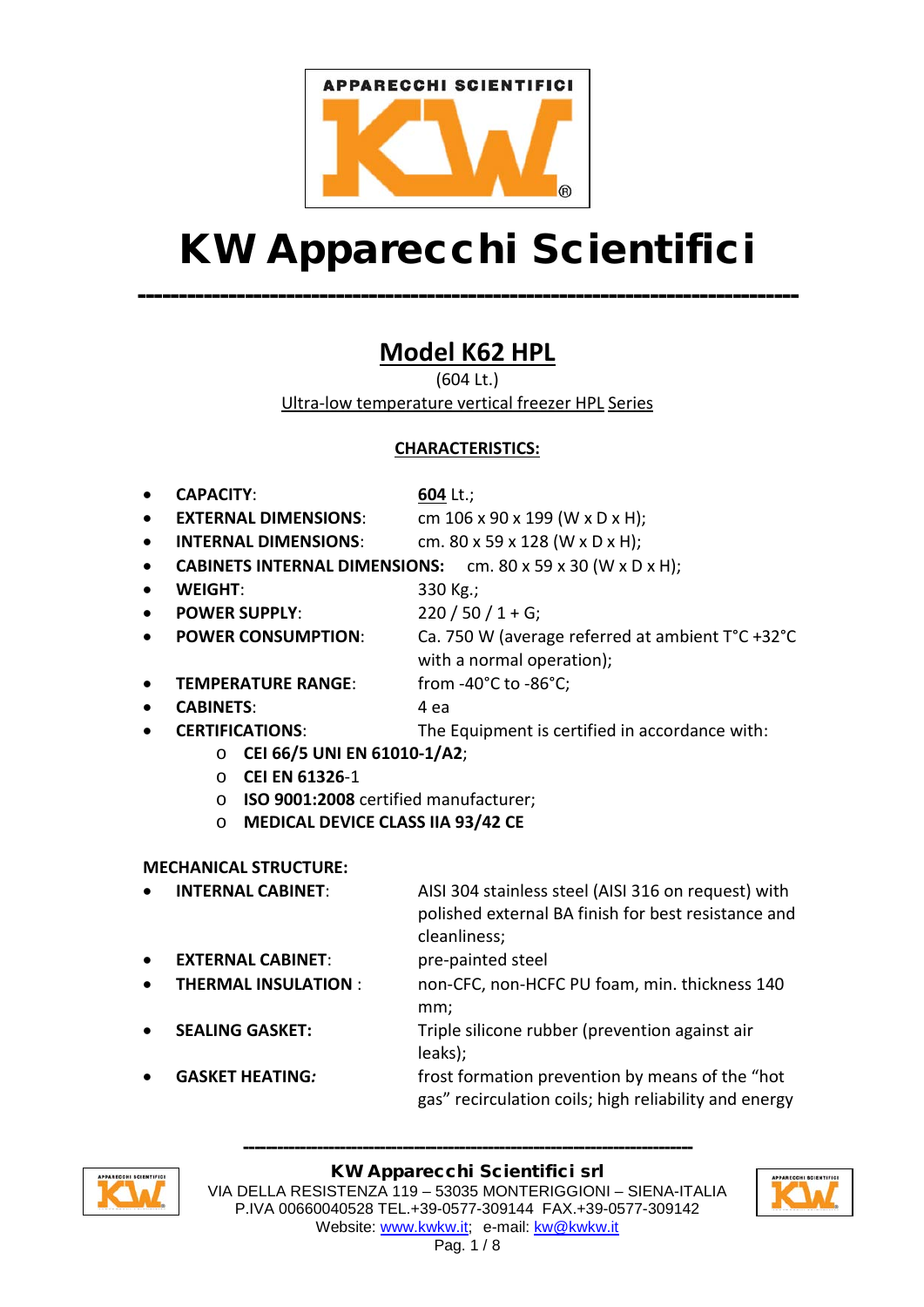|                             |                             | saving (it does not use additional power by electric<br>heaters);                                                                                                                   |
|-----------------------------|-----------------------------|-------------------------------------------------------------------------------------------------------------------------------------------------------------------------------------|
|                             | <b>COMPENSATION VALVE::</b> | for internal/external pressure compensation, to<br>facilitate door open/close;                                                                                                      |
|                             | <b>INTERNAL SHELVES:</b>    | 4 ea. stainless steel at standard;                                                                                                                                                  |
|                             | <b>COUNTER DOORS:</b>       | 4 ea. (for each shelves) with 20-mm. PU foam, to<br>minimize cold loss when the external door is open;                                                                              |
|                             | DOOR:                       | one wing type, with one-hand minimum force<br>opening system, highly ergonomic to facilitate<br>closing/opening, complete with locking key;                                         |
|                             | <b>COMPENSATION VALVE:</b>  | to facilitate the in/out pressure compensation, to<br>ease the opening/closing actions;                                                                                             |
|                             | <b>WHEELS:</b>              | bearing wheels                                                                                                                                                                      |
| <b>REFRIGERATION SYSTEM</b> |                             |                                                                                                                                                                                     |
|                             | <b>COOLING SYSTEM:</b>      | fully sealed cooling circuit with hermetic                                                                                                                                          |
|                             |                             | compressors arranged in cascade, complete with<br>MCB protection and pressure gauge to monitor<br>condensation pressure (MR):                                                       |
|                             | <b>EVAPORATING SYSTEM:</b>  | direct expansion s.steel coils thermally connected<br>to the inner s.steel shelves surfaces, for a high<br>internal temperature uniformity;                                         |
|                             | <b>CONDENSING SYSTEM:</b>   | air-type high-surface finned condenser; the blower<br>is controlled by an inverter to change its speed<br>according to the air temperature at the condenser<br>exit;                |
|                             | <b>THERMAL PROBES:</b>      | 2 ea. Pt100 probes, one used for<br>thermoregulation, the second for alarm (switched<br>to regulation in case of main probe failure);                                               |
|                             | <b>SAFETY THERMOSTAT:</b>   | switches off the appliance from power supply in<br>case of a main regulator breakdown, Temperature<br>exceeds the max safety value (adjustable and<br>preset by the user);          |
|                             | <b>VOLTAGE STABILIZER:</b>  | the unit can be equipped (optional) with a voltage<br>stabilizer, to protect the equipment from irregular<br>voltage spikes, for a longer operative life and<br>failure prevention. |

#### **CONTROL SYSTEM**

# **KW ULTRA LOW TEMPERATURE FREEZERS -40°C -86°C HPL LINE (High Performance Line)**

KW is always very innovative and gets inspiration by the news from informatics, electronics and thermodynamics.



KW Apparecchi Scientifici srl

-------------------------------------------------------------------------------

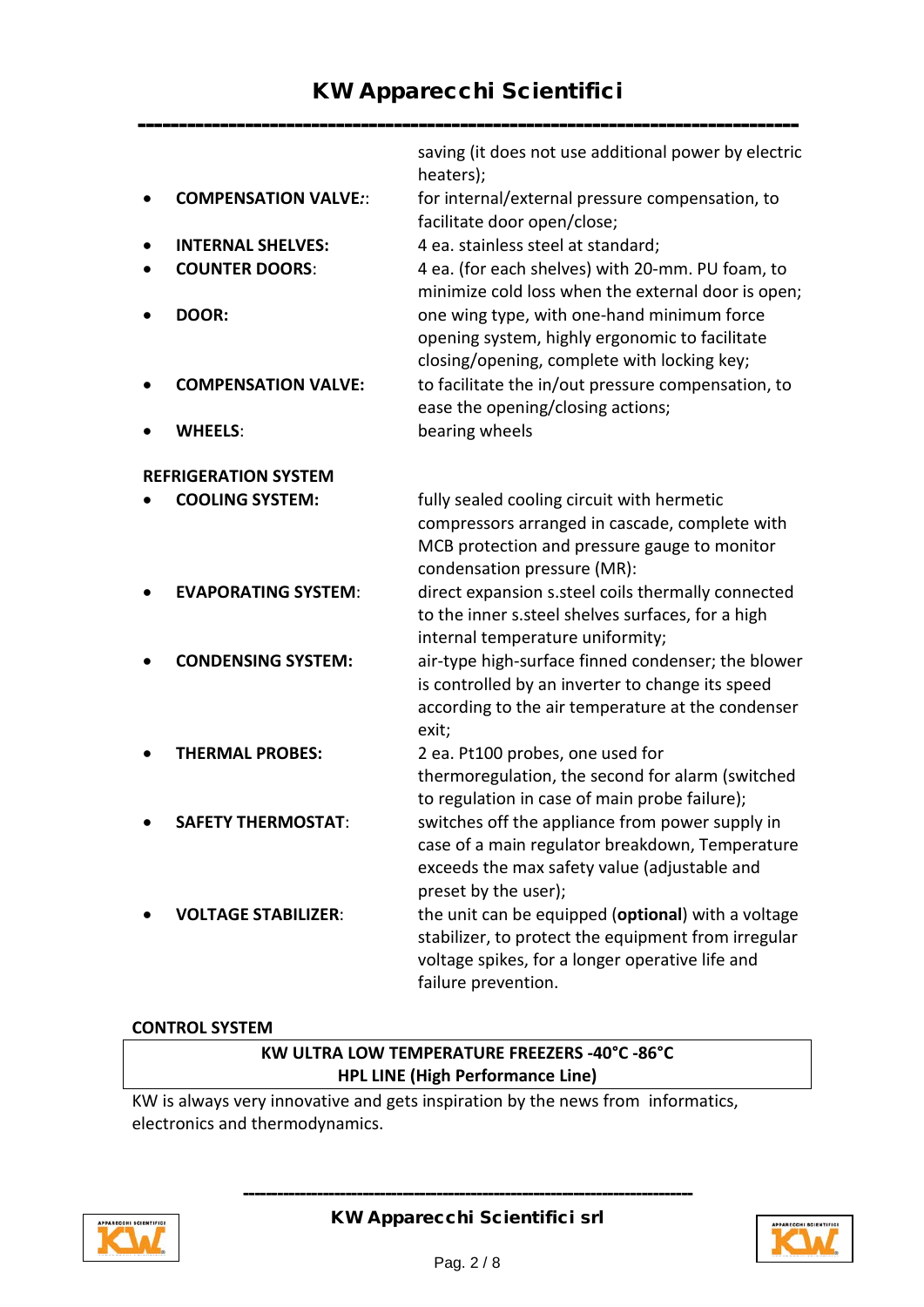-------------------------------------------------------------------------------- KW has thought a controller with a technology based on micro processor ARM9, the same processor applied in smart-phones. It's name is i-KW.

I-KW works with operative system Linux and it's a true on –board computer. The new controller has a video- graphic interface, done with a touch screen TFT display. KW slogan is: *let's put an iPhone in our apparatus!* This controller, not only is equipped with a more powerful processor and with much capacity of memory RAM, if compared to the previous models, it has an user interface so direct, that anyone will find it really userfriendly.

#### **Connectivity, traceability and total safety**

Guarantying the maximum connectivity and traceability, i-KW is able to satisfy the requirements of the pharmaceutical industry and health laboratories, completely. The ultra low temperature freezers HPL, with the new smart controller i- KW, can have a **full connectivity** with the laboratory environmental, by means of: **slot USB, slot SIM, Wi-Fi, Ethernet wired, and RS485 port with ModBus protocol.**

Above all, the Wi-Fi connection will make the HPL freezer visible in the LAN of the



hospital or of the industrial laboratory. Besides, through a simple fingering of the IP address, from the browser, from a position with access point, or from everywhere else, it will allow the transmission of all the information about the status of the freezer, or of all the critical events. The controller also warrants a full traceability, since the

**system continuously records , at high frequency, the functional data, bar codes, or other forms of coding, combining them with the freezing or cry preservation process, etc.** 

The user, without needing any specific SW, will be able to transfer the data to PC and/or to LAN n a very friendly way thanks to the standards which are developed in compliance with Windows.

The smart controller i-KW has been designed to guarantee an integrated safety about all the functions, through the regulation and the management of the refrigeration powers. The data recording complies with the most evolved standards, like GMP, JACIE, FACT, and so on. There is also the availability of a **temperature – time graphic**, with no need to install a specific recorder.



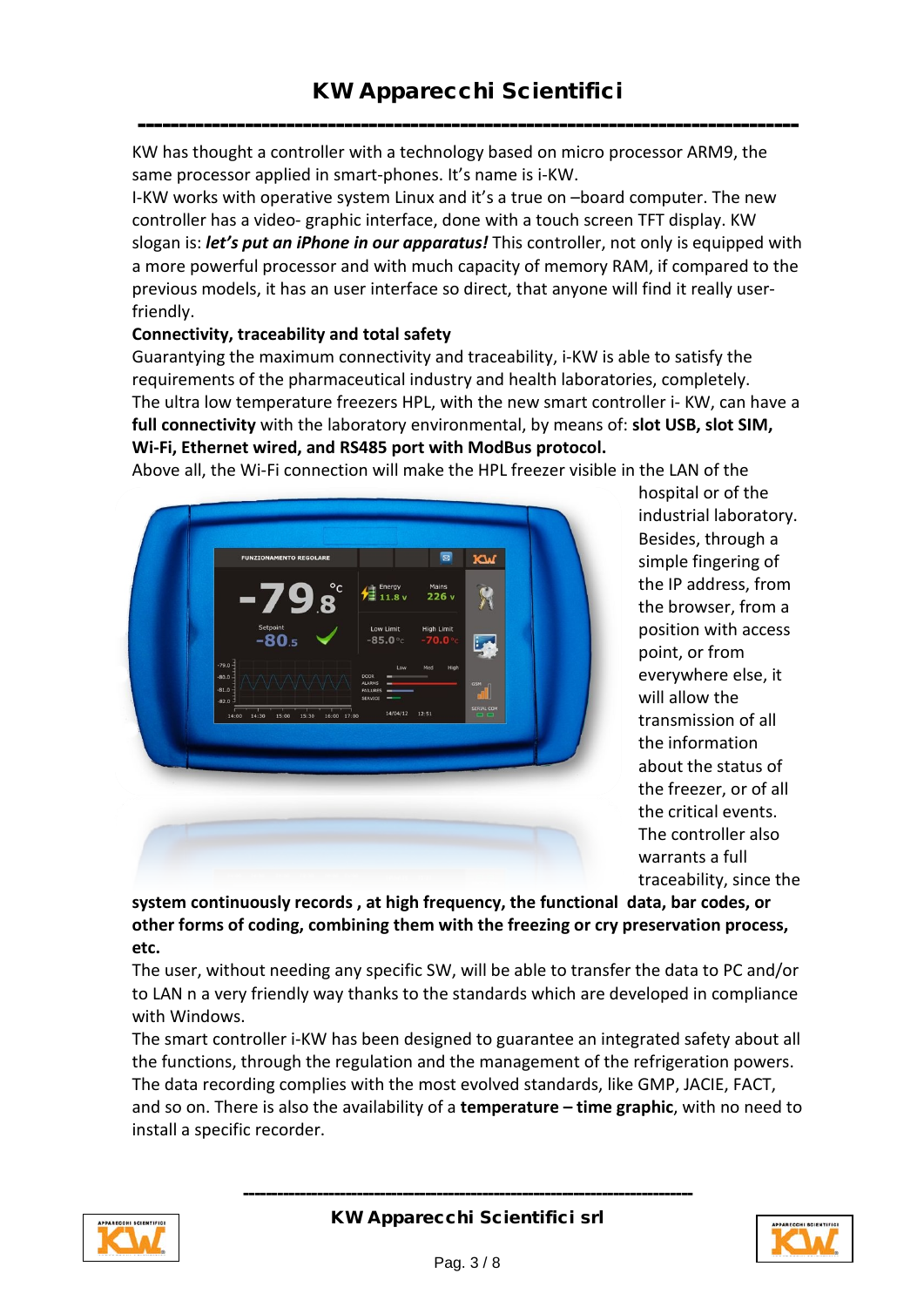## -------------------------------------------------------------------------------- **The innovation of human interface**

## **A true challenge to the common sense for dimensions, structure and possible information.**

i - KW is the new reference for the user interface and for the connectivity attached to the control of the ultra low temperature freezers -85°C, where a simple, intuitive and nice to see interface is combined with a sophisticated management of the refrigeration unit.

- Menu sensitive to the fingering (touch) with many windows and with temperature graphics:
- Recording of the functional variables on SD card, in real time
- USB interface on the front panel to download the temperature recording and updating
- Recording in CSV format (Comma Separated Value) for a simple exportation of the data in Excel
- Possibility of door opening, in safety temperature/password) through touch button
- Italian, English, French, Spanish, German languages available

#### **The access control and the aided maintenance**

The HPL freezers , equipped with the new i-KW controller, have a controlled access: it comes **as standard the possibility to use an electronic key** (alphanumerical code customized by the user) **to put together with an electrical lock for a controlled door opening,** or, as optional equipment, to use a **badge or transponder or finger pass**, with the finger print storage.

The new i-KW controller guarantees high use simplicity and an easy maintenance. The user will be able to arrange many tools which will teach him how to use them. Think to the possibility to have a user guide on display and to scroll it as if it was a smart phone; and therefore to enjoy immediately an user manual, a start up sequence, or video files, which show the maintenance activities and so on.

Through the possibility for the manufacturer or the service engineer to connect by an IP address, and by a sequence of passwords (safety and traceability) to ask questions to the freezer status, or to modify the parameters, the freezer management can also happen from remote, with low costs and in very short time, with undoubted advantages for the failures preventing.

It will be possible to activate a telecare, with the mailing of instructions and recommendations on display, activating GSM function, by the slot for SIM. **The new controller assures safer procedures, automatic recording of the data and** 

#### **shorter working time for the technician.**

In fact it obtains the maximum saving for the procedures of freezing, storage, by the automatic writing of the introduced items, by the automatic recording of materials and thermal cycle, and their association. In this way it obtains to amend many errors and



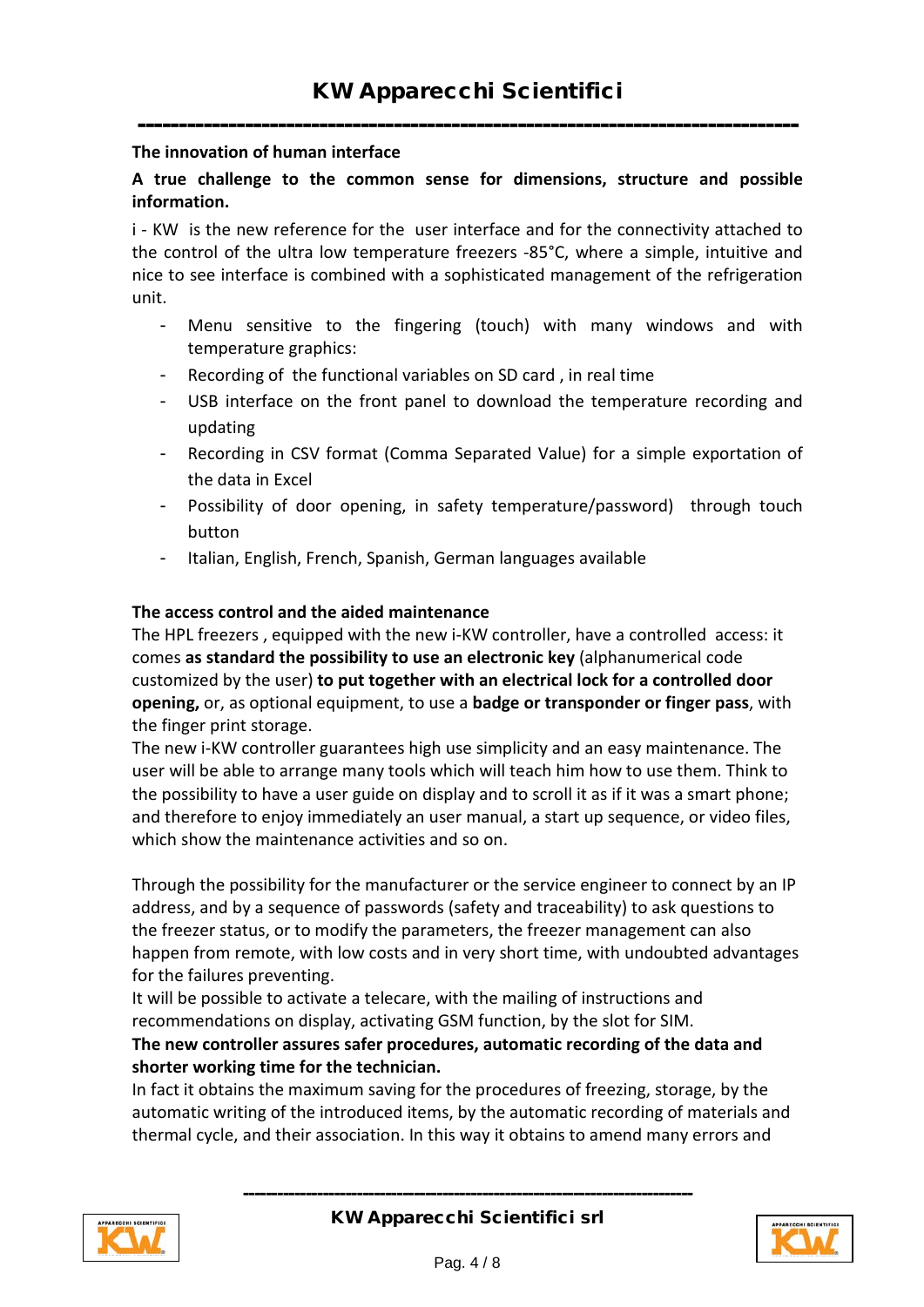------------------------------------------------------------------------------- many not conformities of the laboratory processes, and in last analysis it gives a sensible saving of the indirect costs.

The control and recording of all the functional parameters, by the computer memory, guarantees a very high operative efficiency, allowing the measurements of the energy consumption and the actuation of the parameters useful for COP rising together with Green Ice project.

The user can display also the recording of electrical consumption.

#### **New functions and an arrangement to future updating.**

About energy saving, the smart controller i-KW has new functions:

Night & Day: allows raising the temperature set during the night hours with a predefinite value (settable by the user or by the manufacturer)

AES (Automatic Energy Saving): allows, when the percentage of the compressor use reaches a pre definite value, to raise the temperature set point, temporarily and automatically, with a pre definite value (settable by the user or by the manufacturer). The restore, at the pre definite conditions, happens automatically.

These two new functions allow to integrate themselves to those offered by NIA system and to aid the energy saving and the reduction of the global warming, with a smaller not direct CO2 emission in the atmosphere. **The energy saving is at least** 

**-15%, in comparison with a standard ultra low freezer.** 

Besides, the new controller is equipped to accept future updating easily and at low costs, so it'll be able to adapt itself to the new technological innovations and to response to the raising requirements from the rules and the directives in pharmaceutical and health filed.

**Smart controller i- KW is the last stage of the art for the control system of the ultra low temperature freezers.** 

**HPL line has 7 chest models, 1 under bench model, and 8 upright models, with a very large range of capacities, form 75 l. to 800 l. HPL line has the same models of Premium Line.** 

**Structure:** the external cabinet is a plasticized, zinc-plated (or enamelled) steel sheet with rounded edges for maximum ergonomics; Internal casing in AISI 304 stainless steel (or AISI 316 upon request) with rounded angles for easy cleaning;

n.4 insulated internal counter doors for upright models; the handle has an ergonomic design and key lock; pivoting wheels to facilitate transportation and placement inside the laboratory; not heated pressure-compensation valve to facilitate the operation of opening the door,

Insulation is in CFC- and HCFC-free polyurethane resin foamed on site, with a density of 40 Kg. /m3 and with an average thickness

Of 140 mm or more. **KUB75 and K66 models have – standard- polyurethane resin foamed on site and embedded V.I.P. panels**

**Gaskets**: triple silicone rubber seal, welded joints, heated by the refrigerant itself and with virtually unlimited duration.

**Refrigeration system**: the refrigeration system is fully sealed; it uses a cascade circuit with innovative components and fluids to obtain, together, maximum cooling reliability

-------------------------------------------------------------------------------



KW Apparecchi Scientifici srl

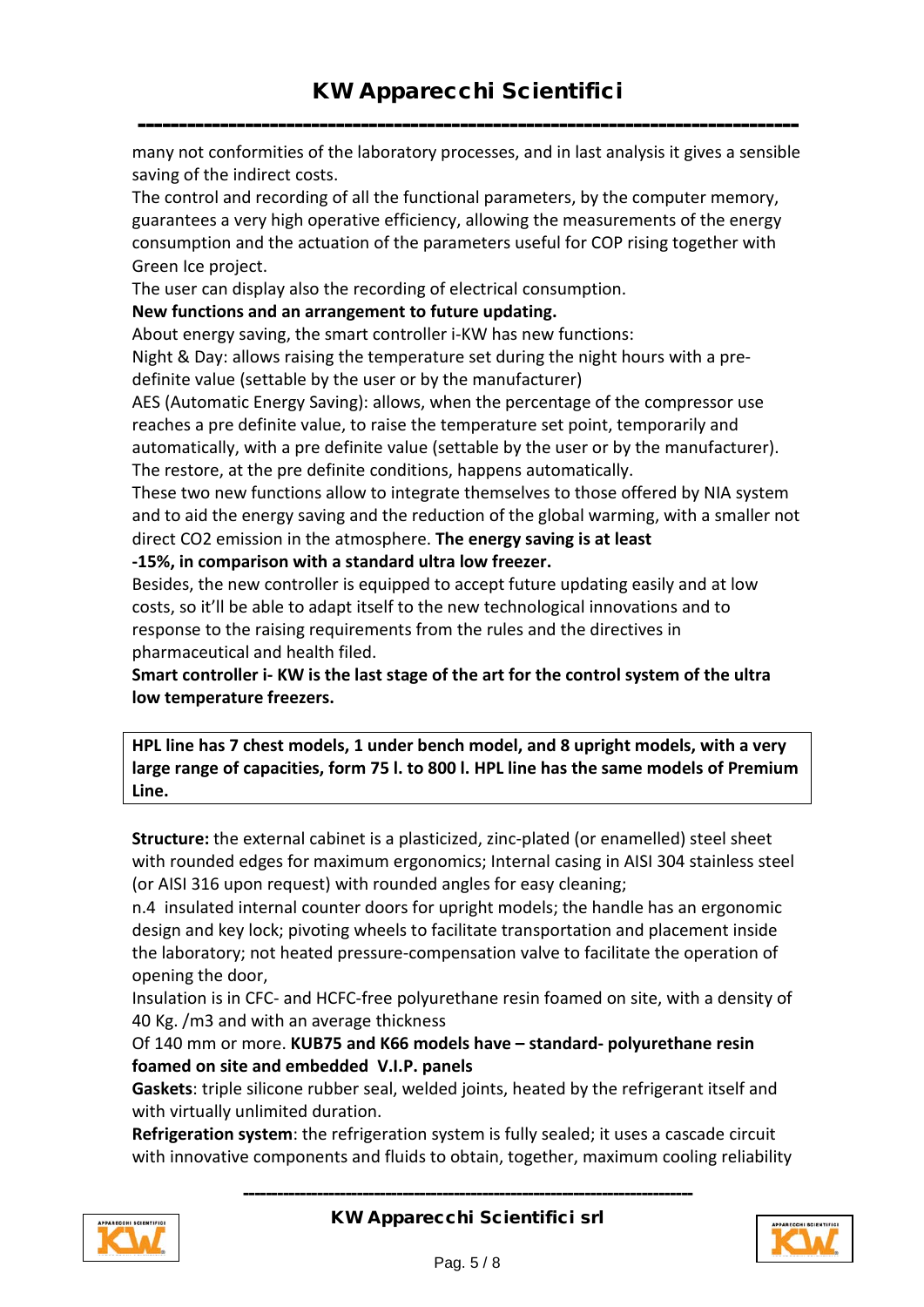------------------------------------------------------------------------------- and performance; 2 silent, airtight compressors (value Leq dB (A) <55) with a high refrigeration capacity; the refrigerants are nontoxic, non-flammable, non-explosive and environmentally friendly . the condensation is obtained with forced air circulation; on request, water condenser.

**Voltage stabilizer**: *4,000-VA voltage regulation*, capable of compensating the fluctuations of the utility power supply  $(\pm 15%)$ , protecting the compressors and guaranteeing a long useful life.

**Display to set and to read the temperature**: **i –KW** video – graphic interface **is a color touch screen display 7" TFT** ; micro processor ARM9 technology , the same processor used in the smart phones , which functions with Linux operative system; menu sensitive to the fingering with many windows and with temperature graphics; system available in 5 languages : Italian, English, German, French, Spanish.

**Controller startup and shutdown**: access protected by electronic key with password **Control system**: control, recording , supervision , full traceability of all the parameters and the events , full connectivity to the environmental, very high safety about the operations and the accesses. 2-ch monitoring kit with two independent RTD Pt 100  $\Omega$ (class A) sensors; one for the regulation and one for the temperature alarm. Automatic recording of the temperature and the alarms; recording in real time of all the functional variables on SD card; USB port on the front panel to download data of thermal recording and for updating ; registration in CSV format (Comma Separated Value) for a simple exportation of the data in Excel; Pb or Ni-MH backup battery; and battery recharge circuit.

**Set point and alarm limits change**: controlled change through an electronic key, with password against violations, accidental handlings, and for the best traceability. **Access to the menu** , with sensible data and parameters : controlled access to SW parameters, by electronic key, for the maximum security and in compliance with laboratory rules and standard.

**Alarms**: temperature alarm system fully independent with the regulation control; reading of alarm probe by **2nd micro processor on the electronic board** : Visual and acoustic alarm for power failure, door opening, high condenser pressure, battery alarm, damaged probe/s, compressors time, high temperature condenser, dirty condenser; for any temperature alarm, automatic recording (high T, low T) black out, critical alarm temperature, month/day/hour/minute of the alarm start; month/day/hour/minute of the alarm end.

**Door opening**: n° daily openings, n° critical openings, total opening time are all recorded in the memory

**List of the monitored failures:** damage of T probe, compressor time, dirty condenser, high condenser T, power failure, thermal protection, damaged plant probe **Safety control:** the freezer continues to run a timed thermo stabilization with compressor on/off times collected before the sensor(s) broke down.

**Disaster recovery:** in the event the CPU is destroyed, it allows cycling the functions on the remote unit, with the exception of data visualization, that is, the freezer continues working with average on/off times recorded before the failure.

**Info test** : executes functional tests for the biological freezer, with report printing if necessary, without engaging external devices.





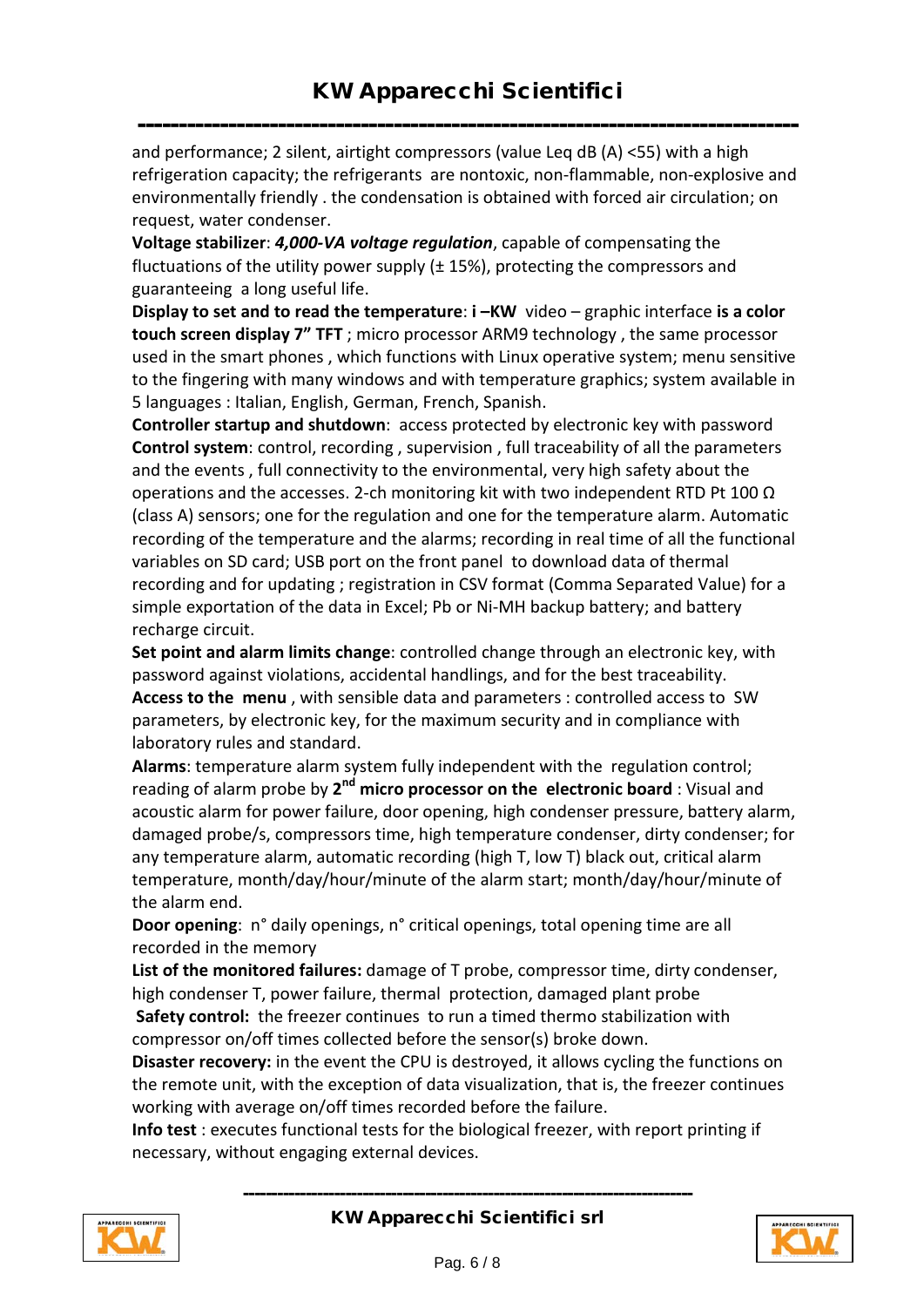-------------------------------------------------------------------------------- **Environmental adaptability**: the condenser vents are managed separately by means of a sensor; HPL series gives the best reliability and the minimum energy consumption ; **Key test :** Pressing the icon activates the automatic alarm test procedure **Energy saving ;** activating the under mentioned functions , it's possible save over 15% energy in respect of the freezer with standard controllers.

**GREEN ICE SOLUTIONS :** economic management of the consumptions - **NIGHT & DAY**: during the night, when the user procedures and stored product so permit, it is possible to raise the set temperature by a predefined value, thereby obtaining important energy savings. - **AES (Automatic Energy Saving)** this reduces the consumption rates of the refrigerating unit as soon as the compressor use percentage reaches a predefined value. In this condition, the operating set point is temporarily and automatically increased by a value preset by the user; resetting takes place automatically at the defined conditions.

**ETHERNET PEER TO PEER WIRED**; by a configuration of PPP type, many i-KW80 controllers can be connected in a same network. This configuration allows the supervision per single address IP from PC in the network , by a browser with the display of the HTML pages , pre installed in every single terminal.

**WI-FI** : through the WI-FI form , optional, the i-KW units can be connected in wireless network , in the environmental where an access point is present (Router WI-FI)

**GSM:** optional, every i- KW80, can have a GSM form, becoming an independent unit , which transmits and receives SMS on own phone number , towards the recorded users

RS 485 Modbus RTU : is present - standard- a RS485 port with Modbus RTU protocol, oriented to the serial communication of i- KW80 towards systems of supervision , compatible with this protocol

**Bar code reader** :optional; for the registered samples equipped with a bar code

**Dry contacts** : remote management of the alarm signals

**Human interface**: user guide on display ; files (also video) with maintenance programs on display; **maintenance KW program :** informs about periodic operations recommended for the maximum reliability of the freezer and for the minimum energy consumption

**Recording (standard):** with data logger function and the possibility to display the temperature- time graphic on display touch screen

**Disk recorder with weekly cycle** (optional) : with battery power 1,5 Vdc , independent from the power supply of the laboratory

**Back up CO2 and/or LN2**: optional, integrated management (in i- KW80 controller) with cryogenic systems , for power failure of the refrigerant plant or for electrical black out.

**Containers** : drawers and racks in stainless steel

**KW - ULTRA LOW TEMPERATURE FREEZERS - 40°C - 85°C HPL\_GI LINE (High Performance Line \_ Green Ice)**